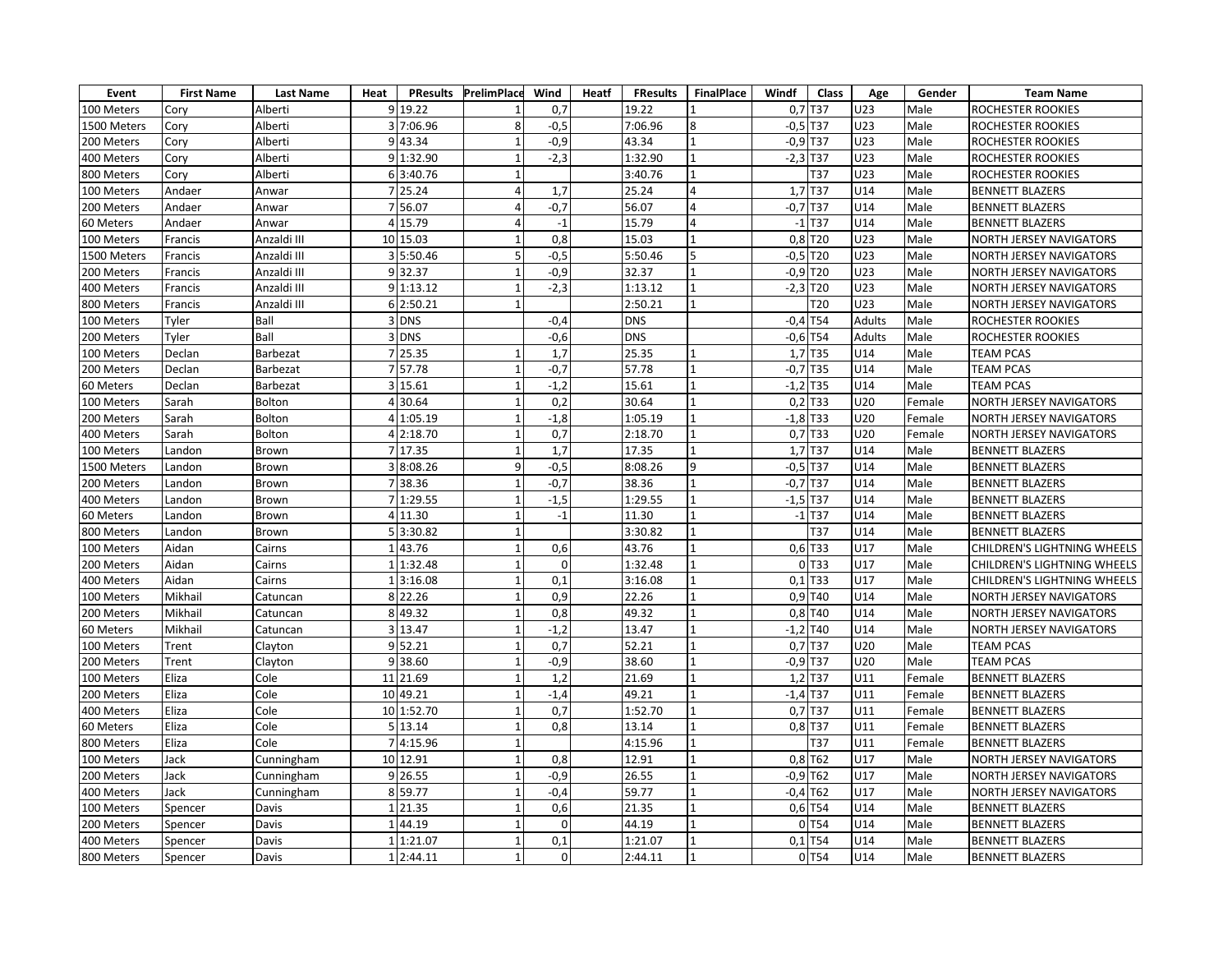| 100 Meters  | Lucas     | Duggan       | 7 18.58       | $\overline{2}$           | 1,7         | 18.58      | $\overline{2}$           |            | 1,7 T37   | U14           | Male   | NORTH JERSEY NAVIGATORS        |
|-------------|-----------|--------------|---------------|--------------------------|-------------|------------|--------------------------|------------|-----------|---------------|--------|--------------------------------|
| 1500 Meters | Lucas     | Duggan       | 3 8:13.72     | 10                       | $-0,5$      | 8:13.72    | 10                       | $-0,5$ T37 |           | U14           | Male   | NORTH JERSEY NAVIGATORS        |
| 200 Meters  | Lucas     | Duggan       | 46.24         | $\overline{2}$           | $-0,7$      | 46.24      |                          | $-0,7$ T37 |           | U14           | Male   | NORTH JERSEY NAVIGATORS        |
| 400 Meters  | Lucas     | Duggan       | 7 1:42.87     | $\overline{2}$           | $-1,5$      | 1:42.87    | $\overline{\phantom{a}}$ | $-1,5$ T37 |           | U14           | Male   | NORTH JERSEY NAVIGATORS        |
| 60 Meters   | Lucas     | Duggan       | 4 12.97       | $\overline{2}$           | $-1$        | 12.97      | $\overline{2}$           |            | $-1$ T37  | U14           | Male   | NORTH JERSEY NAVIGATORS        |
| 800 Meters  | Lucas     | Duggan       | 5 4:09.13     | $\overline{2}$           |             | 4:09.13    | $\overline{2}$           |            | T37       | U14           | Male   | NORTH JERSEY NAVIGATORS        |
| 100 Meters  | Tara      | Dunfee       | 12 DNS        |                          | 0,5         | <b>DNS</b> |                          |            | $0.5$ T64 | U20           | Female | NORTH JERSEY NAVIGATORS        |
| 200 Meters  | Tara      | Dunfee       | 11 DNS        |                          | $-0,5$      | <b>DNS</b> |                          | $-0,5$ T64 |           | U20           | Female | NORTH JERSEY NAVIGATORS        |
| 100 Meters  | Alice     | Eaddy        | 12 25.02      |                          | 0,5         | 25.02      |                          |            | $0,5$ T12 | <b>Adults</b> | Female | <b>BLIND ATHLETES INC</b>      |
| 200 Meters  | Alice     | Eaddy        | $11$ DQ       |                          | $-0,5$      | <b>DQ</b>  |                          | $-0,5$ T12 |           | <b>Adults</b> | Female | <b>BLIND ATHLETES INC</b>      |
| 100 Meters  | Maliya    | Emory        | 4 27.35       | $\overline{1}$           | 0,2         | 27.35      |                          |            | $0,2$ T53 | U20           | Female | <b>NORTH JERSEY NAVIGATORS</b> |
| 200 Meters  | Maliya    | Emory        | 6 53.80       |                          | $-1,6$      | 53.80      |                          | $-1,6$ T53 |           | U20           | Female | NORTH JERSEY NAVIGATORS        |
| 400 Meters  | Maliya    | Emory        | 6 1:41.65     | $\overline{1}$           | $-1,1$      | 1:41.65    |                          | $-1,1$ T53 |           | U20           | Female | NORTH JERSEY NAVIGATORS        |
| 800 Meters  | Maliya    | Emory        | 4 3:31.52     | $\mathbf{1}$             | $-2,3$      | 3:31.52    |                          | $-2,3$ T53 |           | U20           | Female | NORTH JERSEY NAVIGATORS        |
| 100 Meters  | Yiman     | Emory        | 11 23.33      | $\mathbf{1}$             | 1,2         | 23.33      |                          |            | 1,2 T38   | U14           | Female | NORTH JERSEY NAVIGATORS        |
| 200 Meters  | Yiman     | Emory        | 10 1:00.83    | $\overline{1}$           | $-1,4$      | 1:00.83    |                          | $-1,4$ T38 |           | U14           | Female | NORTH JERSEY NAVIGATORS        |
| 400 Meters  | Yiman     | Emory        | 10 2:12.28    | $\overline{1}$           | 0,7         | 2:12.28    |                          |            | 0,7 T38   | U14           | Female | NORTH JERSEY NAVIGATORS        |
| 60 Meters   | Yiman     | Emory        | 5 14.63       | $\overline{1}$           | 0,8         | 14.63      |                          |            | 0,8 T38   | U14           | Female | NORTH JERSEY NAVIGATORS        |
| 100 Meters  | Christian | Estes        | 8 16.72       | $\mathbf{1}$             | 0,9         | 16.72      |                          |            | $0,9$ T47 | U17           | Male   | <b>HSC CRUISERS</b>            |
| 200 Meters  | Christian | Estes        | 837.22        | $\mathbf{1}$             | 0,8         | 37.22      |                          |            | $0,8$ T47 | U17           | Male   | <b>HSC CRUISERS</b>            |
| 400 Meters  | Christian | Estes        | 8 1:28.82     | $\overline{1}$           | $-0,4$      | 1:28.82    |                          | $-0,4$ T47 |           | U17           | Male   | <b>HSC CRUISERS</b>            |
| 100 Meters  | Jacob     | Estes        | 8 20.32       | $\mathbf{1}$             | 0,9         | 20.32      |                          |            | 0,9 T64   | U11           | Male   | <b>HSC CRUISERS</b>            |
| 200 Meters  | Jacob     | Estes        | 8 44.92       | $\mathbf{1}$             | 0,8         | 44.92      |                          |            | $0,8$ T64 | U11           | Male   | <b>HSC CRUISERS</b>            |
| 60 Meters   | Jacob     | <b>Estes</b> | 3 12.21       | $\mathbf{1}$             | $-1,2$      | 12.21      |                          | $-1,2$ T64 |           | U11           | Male   | <b>HSC CRUISERS</b>            |
| 100 Meters  | Penelope  | Fernandez    | 4 1:46.47     | $\mathbf{1}$             | 0,2         | 1:46.47    |                          |            | $0,2$ T31 | U11           | Female | <b>NYRR</b>                    |
| 20 Meters   | Penelope  | Fernandez    | 18.98         | $\overline{1}$           | 0,7         | 18.98      |                          |            | 0,7 T31   | U11           | Female | <b>NYRR</b>                    |
| 200 Meters  | Penelope  | Fernandez    | 4 3:11.72     | $\mathbf{1}$             | $-1,8$      | 3:11.72    |                          | $-1,8$ T31 |           | U11           | Female | <b>NYRR</b>                    |
| 60 Meters   | Penelope  | Fernandez    | 2 57.37       | $\overline{1}$           | $\mathbf 0$ | 57.37      |                          |            | 0T31      | U11           | Female | <b>NYRR</b>                    |
| 100 Meters  | William   | Gephardt     | 8 18.18       | $\mathbf{1}$             | 0,9         | 18.18      |                          |            | 0,9 T45   | U14           | Male   | <b>BENNETT BLAZERS</b>         |
| 200 Meters  | William   | Gephardt     | 8 39.42       | 1                        | 0,8         | 39.42      |                          |            | $0,8$ T45 | U14           | Male   | <b>BENNETT BLAZERS</b>         |
| 400 Meters  | William   | Gephardt     | 8 1:36.85     | $\overline{1}$           | $-0,4$      | 1:36.85    |                          | $-0,4$ T45 |           | U14           | Male   | <b>BENNETT BLAZERS</b>         |
| 800 Meters  | William   | Gephardt     | 5 3:54.88     | $\overline{1}$           |             | 3:54.88    |                          |            | T45       | U14           | Male   | <b>BENNETT BLAZERS</b>         |
| 100 Meters  | Catarina  | Guimaraes    | 12 15.02      | $\overline{1}$           | 0,5         | 15.02      |                          |            | 0,5 T38   | U20           | Female | NORTH JERSEY NAVIGATORS        |
| 200 Meters  | Catarina  | Guimaraes    | 11 33.53      | $\overline{1}$           | $-0,5$      | 33.53      |                          | $-0,5$ T38 |           | U20           | Female | NORTH JERSEY NAVIGATORS        |
| 400 Meters  | Catarina  | Guimaraes    | 1:18.17<br>11 | $\overline{1}$           | $-0,9$      | 1:18.17    |                          | $-0,9$ T38 |           | U20           | Female | NORTH JERSEY NAVIGATORS        |
| 100 Meters  | Madison   | Hahs         | 11 17.33      | $\overline{\phantom{a}}$ | 1,2         | 17.33      |                          |            | $1,2$ T37 | U17           | Female | <b>TEAM PCAS</b>               |
| 1500 Meters | Madison   | Hahs         | 3 7:04.13     | $\overline{\mathbf{a}}$  | $-0,5$      | 7:04.13    | $\overline{\mathbf{a}}$  | $-0,5$ T37 |           | U17           | Female | <b>TEAM PCAS</b>               |
| 200 Meters  | Madison   | Hahs         | 10 38.22      | $\overline{1}$           | $-1,4$      | 38.22      |                          | $-1,4$ T37 |           | U17           | Female | <b>TEAM PCAS</b>               |
| 400 Meters  | Madison   | Hahs         | 11 1:24.19    | $\overline{1}$           | $-0,9$      | 1:24.19    |                          | $-0,9$ T37 |           | U17           | Female | <b>TEAM PCAS</b>               |
| 800 Meters  | Madison   | Hahs         | 73:22.86      | 1                        |             | 3:22.86    |                          |            | T37       | U17           | Female | <b>TEAM PCAS</b>               |
| 100 Meters  | Landon    | Healy        | 7 21.21       | $\overline{1}$           | 1,7         | 21.21      |                          |            | 1,7 T36   | U11           | Male   | <b>TEAM PCAS</b>               |
| 200 Meters  | Landon    | Healy        | 7 49.62       | $\overline{1}$           | $-0,7$      | 49.62      |                          | $-0,7$ T36 |           | U11           | Male   | <b>TEAM PCAS</b>               |
| 400 Meters  | Landon    | Healy        | 7 1:49.49     | $\overline{1}$           | $-1,5$      | 1:49.49    |                          | $-1,5$ T36 |           | U11           | Male   | <b>TEAM PCAS</b>               |
| 60 Meters   | Landon    | Healy        | 3 13.15       | 1                        | $-1,2$      | 13.15      |                          | $-1,2$ T36 |           | U11           | Male   | <b>TEAM PCAS</b>               |
| 800 Meters  | Landon    | Healy        | 5 DNF         |                          |             | <b>DNF</b> |                          |            | T36       | U11           | Male   | <b>TEAM PCAS</b>               |
| 100 Meters  | Elise     | Hill         | 6 32.03       | $\overline{\phantom{a}}$ | $-0,6$      | 32.03      |                          | $-0,6$ T54 |           | U20           | Female | NORTH JERSEY NAVIGATORS        |
| 200 Meters  | Elise     | Hill         | 6 59.17       | 1                        | $-1,6$      | 59.17      |                          | $-1,6$ T54 |           | U20           | Female | <b>NORTH JERSEY NAVIGATORS</b> |
| 400 Meters  | Elise     | Hill         | 6 DQ          |                          | $-1,1$      | <b>DQ</b>  |                          | $-1,1$ T54 |           | U20           | Female | NORTH JERSEY NAVIGATORS        |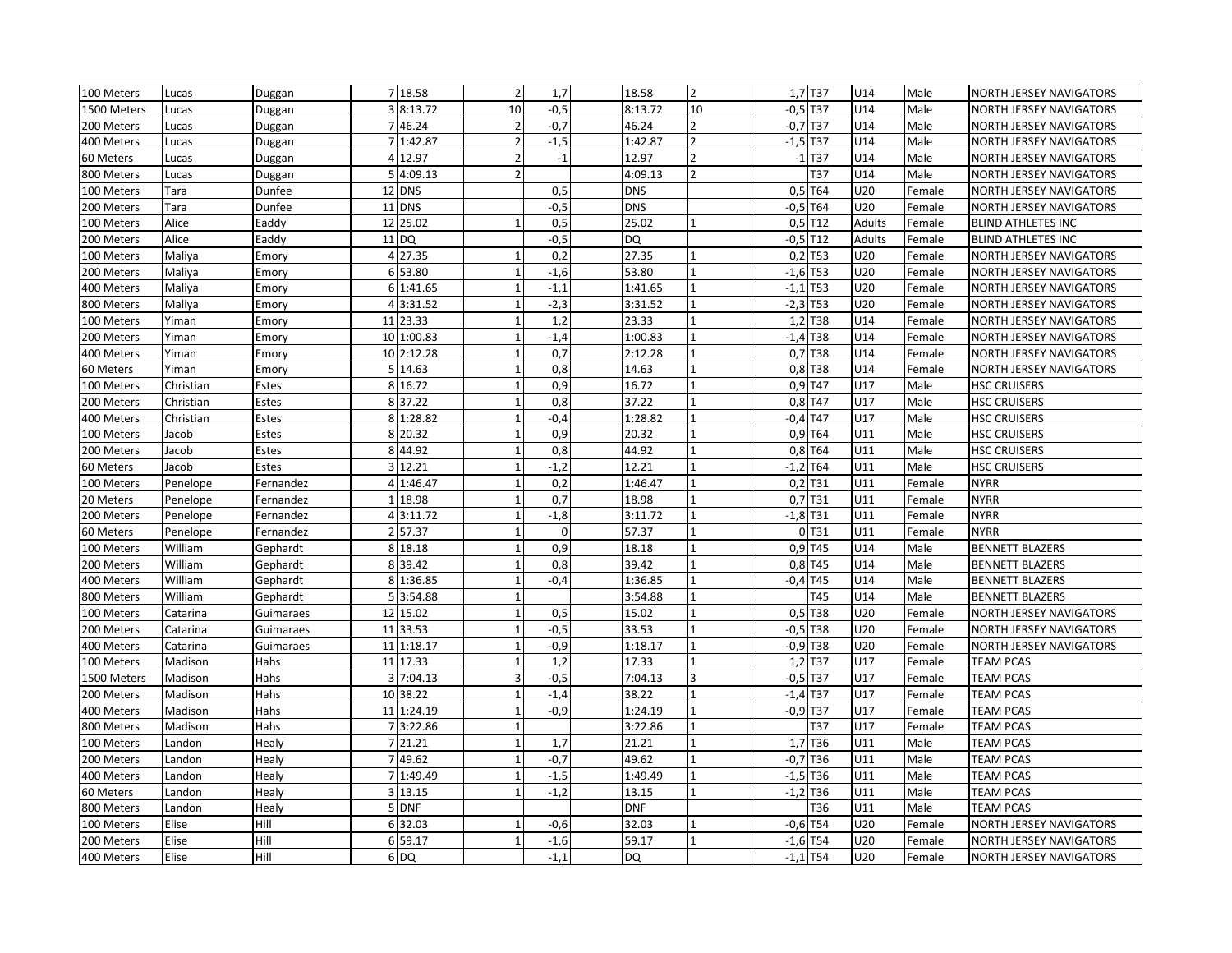| 159.00<br>0T34<br>200 Meters<br>Harry<br>$\mathbf 0$<br>59.00<br>$\overline{1}$<br>U11<br>Male<br><b>NYRR</b><br>Houng-Lee<br>$\overline{1}$<br>0,1<br>U11<br>1:59.73<br>1:59.73<br>$0,1$ T34<br>Male<br><b>NYRR</b><br>400 Meters<br>Harry<br>Houng-Lee<br>$\mathbf{1}$<br>$\mathbf 0$<br>$0$ T <sub>34</sub><br>U11<br>Male<br><b>NYRR</b><br>800 Meters<br>Harry<br>Houng-Lee<br>4:09.87<br>4:09.87<br>$\mathbf{1}$<br>0,5<br>$0,5$ T42<br>U20<br>100 Meters<br>Mia<br>1:37.03<br>1:37.03<br>ROCHESTER ROOKIES<br>Howie<br>12<br>$\mathbf{1}$<br>Female<br>$-0,5$ T42<br>Mia<br>$-0,5$<br>3:44.79<br>U20<br>200 Meters<br>Howie<br>11<br>3:44.79<br>Female<br>ROCHESTER ROOKIES<br>$\mathbf{1}$<br>$-0,9$ T42<br>$-0,9$<br>Mia<br>7:43.70<br>7:43.70<br>U20<br>ROCHESTER ROOKIES<br>400 Meters<br>Howie<br>11<br>$\mathbf{1}$<br>Female<br>1<br>1,7<br>Eliott<br>18.14<br>1,7 T35<br>U17<br>100 Meters<br>Hu<br>$\overline{7}$<br>$\mathbf{1}$<br>18.14<br>Male<br>NORTH JERSEY NAVIGATORS<br>39.52<br>0,8 T35<br>U17<br>200 Meters<br>Eliott<br>Hu<br>8 39.52<br>0,8<br>Male<br>NORTH JERSEY NAVIGATORS<br>$-1,5$<br>Eliott<br>Hu<br>1:32.45<br>1:32.45<br>$-1,5$ T35<br>U17<br>Male<br>NORTH JERSEY NAVIGATORS<br>400 Meters<br>$\overline{7}$<br>0,5<br>$0,5$ T37<br>U20<br>100 Meters<br>Aubrey<br>12 DNS<br><b>DNS</b><br>Female<br>NORTH JERSEY NAVIGATORS<br>Jumper<br>$-0,5$<br>$-0,5$ T37<br>11 DNS<br><b>DNS</b><br>U20<br>200 Meters<br>Aubrey<br>Female<br>NORTH JERSEY NAVIGATORS<br>Jumper<br>11 DNS<br>$-0,9$<br><b>DNS</b><br>$-0,9$ T37<br>U20<br>400 Meters<br>Aubrey<br>Female<br>Jumper<br>NORTH JERSEY NAVIGATORS<br>34.02<br>34.02<br>$-0,6$ T54<br>$-0,6$<br>U14<br>100 Meters<br>Emily<br>Keicher<br>5 <sub>l</sub><br>3<br>ROCHESTER ROOKIES<br>Female<br>1:09.97<br>$-0,1$<br>1:09.97<br>$-0,1$ T54<br>U14<br>200 Meters<br>Emily<br>Keicher<br>5 <sup>1</sup><br>$\overline{3}$<br>$\overline{3}$<br>ROCHESTER ROOKIES<br>Female<br>5 2:22.24<br>0,9<br>0,9 T54<br>Emily<br>3<br>2:22.24<br>3<br>U14<br>400 Meters<br>Keicher<br>Female<br>ROCHESTER ROOKIES<br>$-0,8$<br><b>DQ</b><br>$-0,8$ T54<br>Keicher<br>$3$ DQ<br>U14<br>800 Meters<br>Emily<br>Female<br>ROCHESTER ROOKIES<br>$1,2$ T37<br>11 20.83<br>1,2<br>20.83<br>U17<br>100 Meters<br>Violet<br>Kelly<br>$\overline{2}$<br>Female<br>NORTH JERSEY NAVIGATORS<br>10 49.40<br>$-1,4$<br>49.40<br>$\overline{2}$<br>$-1,4$ T37<br>U17<br>200 Meters<br>Violet<br>Kelly<br>Female<br>NORTH JERSEY NAVIGATORS |  |
|-------------------------------------------------------------------------------------------------------------------------------------------------------------------------------------------------------------------------------------------------------------------------------------------------------------------------------------------------------------------------------------------------------------------------------------------------------------------------------------------------------------------------------------------------------------------------------------------------------------------------------------------------------------------------------------------------------------------------------------------------------------------------------------------------------------------------------------------------------------------------------------------------------------------------------------------------------------------------------------------------------------------------------------------------------------------------------------------------------------------------------------------------------------------------------------------------------------------------------------------------------------------------------------------------------------------------------------------------------------------------------------------------------------------------------------------------------------------------------------------------------------------------------------------------------------------------------------------------------------------------------------------------------------------------------------------------------------------------------------------------------------------------------------------------------------------------------------------------------------------------------------------------------------------------------------------------------------------------------------------------------------------------------------------------------------------------------------------------------------------------------------------------------------------------------------------------------------------------------------------------------------------------------------------------------------------------------------------------------------------------------------------------------------------------------------------------------------------------------------------------------|--|
|                                                                                                                                                                                                                                                                                                                                                                                                                                                                                                                                                                                                                                                                                                                                                                                                                                                                                                                                                                                                                                                                                                                                                                                                                                                                                                                                                                                                                                                                                                                                                                                                                                                                                                                                                                                                                                                                                                                                                                                                                                                                                                                                                                                                                                                                                                                                                                                                                                                                                                       |  |
|                                                                                                                                                                                                                                                                                                                                                                                                                                                                                                                                                                                                                                                                                                                                                                                                                                                                                                                                                                                                                                                                                                                                                                                                                                                                                                                                                                                                                                                                                                                                                                                                                                                                                                                                                                                                                                                                                                                                                                                                                                                                                                                                                                                                                                                                                                                                                                                                                                                                                                       |  |
|                                                                                                                                                                                                                                                                                                                                                                                                                                                                                                                                                                                                                                                                                                                                                                                                                                                                                                                                                                                                                                                                                                                                                                                                                                                                                                                                                                                                                                                                                                                                                                                                                                                                                                                                                                                                                                                                                                                                                                                                                                                                                                                                                                                                                                                                                                                                                                                                                                                                                                       |  |
|                                                                                                                                                                                                                                                                                                                                                                                                                                                                                                                                                                                                                                                                                                                                                                                                                                                                                                                                                                                                                                                                                                                                                                                                                                                                                                                                                                                                                                                                                                                                                                                                                                                                                                                                                                                                                                                                                                                                                                                                                                                                                                                                                                                                                                                                                                                                                                                                                                                                                                       |  |
|                                                                                                                                                                                                                                                                                                                                                                                                                                                                                                                                                                                                                                                                                                                                                                                                                                                                                                                                                                                                                                                                                                                                                                                                                                                                                                                                                                                                                                                                                                                                                                                                                                                                                                                                                                                                                                                                                                                                                                                                                                                                                                                                                                                                                                                                                                                                                                                                                                                                                                       |  |
|                                                                                                                                                                                                                                                                                                                                                                                                                                                                                                                                                                                                                                                                                                                                                                                                                                                                                                                                                                                                                                                                                                                                                                                                                                                                                                                                                                                                                                                                                                                                                                                                                                                                                                                                                                                                                                                                                                                                                                                                                                                                                                                                                                                                                                                                                                                                                                                                                                                                                                       |  |
|                                                                                                                                                                                                                                                                                                                                                                                                                                                                                                                                                                                                                                                                                                                                                                                                                                                                                                                                                                                                                                                                                                                                                                                                                                                                                                                                                                                                                                                                                                                                                                                                                                                                                                                                                                                                                                                                                                                                                                                                                                                                                                                                                                                                                                                                                                                                                                                                                                                                                                       |  |
|                                                                                                                                                                                                                                                                                                                                                                                                                                                                                                                                                                                                                                                                                                                                                                                                                                                                                                                                                                                                                                                                                                                                                                                                                                                                                                                                                                                                                                                                                                                                                                                                                                                                                                                                                                                                                                                                                                                                                                                                                                                                                                                                                                                                                                                                                                                                                                                                                                                                                                       |  |
|                                                                                                                                                                                                                                                                                                                                                                                                                                                                                                                                                                                                                                                                                                                                                                                                                                                                                                                                                                                                                                                                                                                                                                                                                                                                                                                                                                                                                                                                                                                                                                                                                                                                                                                                                                                                                                                                                                                                                                                                                                                                                                                                                                                                                                                                                                                                                                                                                                                                                                       |  |
|                                                                                                                                                                                                                                                                                                                                                                                                                                                                                                                                                                                                                                                                                                                                                                                                                                                                                                                                                                                                                                                                                                                                                                                                                                                                                                                                                                                                                                                                                                                                                                                                                                                                                                                                                                                                                                                                                                                                                                                                                                                                                                                                                                                                                                                                                                                                                                                                                                                                                                       |  |
|                                                                                                                                                                                                                                                                                                                                                                                                                                                                                                                                                                                                                                                                                                                                                                                                                                                                                                                                                                                                                                                                                                                                                                                                                                                                                                                                                                                                                                                                                                                                                                                                                                                                                                                                                                                                                                                                                                                                                                                                                                                                                                                                                                                                                                                                                                                                                                                                                                                                                                       |  |
|                                                                                                                                                                                                                                                                                                                                                                                                                                                                                                                                                                                                                                                                                                                                                                                                                                                                                                                                                                                                                                                                                                                                                                                                                                                                                                                                                                                                                                                                                                                                                                                                                                                                                                                                                                                                                                                                                                                                                                                                                                                                                                                                                                                                                                                                                                                                                                                                                                                                                                       |  |
|                                                                                                                                                                                                                                                                                                                                                                                                                                                                                                                                                                                                                                                                                                                                                                                                                                                                                                                                                                                                                                                                                                                                                                                                                                                                                                                                                                                                                                                                                                                                                                                                                                                                                                                                                                                                                                                                                                                                                                                                                                                                                                                                                                                                                                                                                                                                                                                                                                                                                                       |  |
|                                                                                                                                                                                                                                                                                                                                                                                                                                                                                                                                                                                                                                                                                                                                                                                                                                                                                                                                                                                                                                                                                                                                                                                                                                                                                                                                                                                                                                                                                                                                                                                                                                                                                                                                                                                                                                                                                                                                                                                                                                                                                                                                                                                                                                                                                                                                                                                                                                                                                                       |  |
|                                                                                                                                                                                                                                                                                                                                                                                                                                                                                                                                                                                                                                                                                                                                                                                                                                                                                                                                                                                                                                                                                                                                                                                                                                                                                                                                                                                                                                                                                                                                                                                                                                                                                                                                                                                                                                                                                                                                                                                                                                                                                                                                                                                                                                                                                                                                                                                                                                                                                                       |  |
|                                                                                                                                                                                                                                                                                                                                                                                                                                                                                                                                                                                                                                                                                                                                                                                                                                                                                                                                                                                                                                                                                                                                                                                                                                                                                                                                                                                                                                                                                                                                                                                                                                                                                                                                                                                                                                                                                                                                                                                                                                                                                                                                                                                                                                                                                                                                                                                                                                                                                                       |  |
|                                                                                                                                                                                                                                                                                                                                                                                                                                                                                                                                                                                                                                                                                                                                                                                                                                                                                                                                                                                                                                                                                                                                                                                                                                                                                                                                                                                                                                                                                                                                                                                                                                                                                                                                                                                                                                                                                                                                                                                                                                                                                                                                                                                                                                                                                                                                                                                                                                                                                                       |  |
|                                                                                                                                                                                                                                                                                                                                                                                                                                                                                                                                                                                                                                                                                                                                                                                                                                                                                                                                                                                                                                                                                                                                                                                                                                                                                                                                                                                                                                                                                                                                                                                                                                                                                                                                                                                                                                                                                                                                                                                                                                                                                                                                                                                                                                                                                                                                                                                                                                                                                                       |  |
| $-0,9$<br>1:55.21<br>$\overline{2}$<br>$-0,9$ T37<br>U17<br>400 Meters<br>Violet<br>Kelly<br>11<br>1:55.21<br>Female<br>NORTH JERSEY NAVIGATORS                                                                                                                                                                                                                                                                                                                                                                                                                                                                                                                                                                                                                                                                                                                                                                                                                                                                                                                                                                                                                                                                                                                                                                                                                                                                                                                                                                                                                                                                                                                                                                                                                                                                                                                                                                                                                                                                                                                                                                                                                                                                                                                                                                                                                                                                                                                                                       |  |
| 7 DNS<br>T37<br>U17<br>Violet<br>Kelly<br><b>DNS</b><br>800 Meters<br>Female<br><b>NORTH JERSEY NAVIGATORS</b>                                                                                                                                                                                                                                                                                                                                                                                                                                                                                                                                                                                                                                                                                                                                                                                                                                                                                                                                                                                                                                                                                                                                                                                                                                                                                                                                                                                                                                                                                                                                                                                                                                                                                                                                                                                                                                                                                                                                                                                                                                                                                                                                                                                                                                                                                                                                                                                        |  |
| 23.91<br>23.91<br>$1,2$ T37<br>U14<br>Dylan<br>Klink<br>1,2<br>100 Meters<br>11<br>Female<br><b>NORTH JERSEY NAVIGATORS</b>                                                                                                                                                                                                                                                                                                                                                                                                                                                                                                                                                                                                                                                                                                                                                                                                                                                                                                                                                                                                                                                                                                                                                                                                                                                                                                                                                                                                                                                                                                                                                                                                                                                                                                                                                                                                                                                                                                                                                                                                                                                                                                                                                                                                                                                                                                                                                                           |  |
| 10 51.55<br>$-1,4$ T37<br>$-1,4$<br>51.55<br>U14<br>200 Meters<br>Klink<br>NORTH JERSEY NAVIGATORS<br>Dylan<br>$\mathbf{1}$<br>Female                                                                                                                                                                                                                                                                                                                                                                                                                                                                                                                                                                                                                                                                                                                                                                                                                                                                                                                                                                                                                                                                                                                                                                                                                                                                                                                                                                                                                                                                                                                                                                                                                                                                                                                                                                                                                                                                                                                                                                                                                                                                                                                                                                                                                                                                                                                                                                 |  |
| 0,7<br>$0,7$ T37<br>1:59.14<br>1:59.14<br>U14<br>400 Meters<br>Dylan<br>Klink<br>10 <sup>1</sup><br>$\mathbf{1}$<br>Female<br>NORTH JERSEY NAVIGATORS                                                                                                                                                                                                                                                                                                                                                                                                                                                                                                                                                                                                                                                                                                                                                                                                                                                                                                                                                                                                                                                                                                                                                                                                                                                                                                                                                                                                                                                                                                                                                                                                                                                                                                                                                                                                                                                                                                                                                                                                                                                                                                                                                                                                                                                                                                                                                 |  |
| $0,8$ T37<br>5 <sup>1</sup><br>14.25<br>$\overline{2}$<br>0,8<br>14.25<br>U14<br>60 Meters<br>Klink<br>$\overline{2}$<br>NORTH JERSEY NAVIGATORS<br>Dylan<br>Female                                                                                                                                                                                                                                                                                                                                                                                                                                                                                                                                                                                                                                                                                                                                                                                                                                                                                                                                                                                                                                                                                                                                                                                                                                                                                                                                                                                                                                                                                                                                                                                                                                                                                                                                                                                                                                                                                                                                                                                                                                                                                                                                                                                                                                                                                                                                   |  |
| $-0,3$<br>$-0,3$ T54<br>U17<br>Shea<br>20.68<br>$\overline{a}$<br>20.68<br>$\overline{4}$<br>Male<br>100 Meters<br>Kulp<br>$\overline{2}$<br>ROCHESTER ROOKIES                                                                                                                                                                                                                                                                                                                                                                                                                                                                                                                                                                                                                                                                                                                                                                                                                                                                                                                                                                                                                                                                                                                                                                                                                                                                                                                                                                                                                                                                                                                                                                                                                                                                                                                                                                                                                                                                                                                                                                                                                                                                                                                                                                                                                                                                                                                                        |  |
| $-0,6$ T54<br>6:12.06<br>$-0,6$<br>6:12.06<br>$\overline{7}$<br>U17<br>1500 Meters<br>Shea<br>Kulp<br>Male<br>ROCHESTER ROOKIES<br>$\mathbf{1}$                                                                                                                                                                                                                                                                                                                                                                                                                                                                                                                                                                                                                                                                                                                                                                                                                                                                                                                                                                                                                                                                                                                                                                                                                                                                                                                                                                                                                                                                                                                                                                                                                                                                                                                                                                                                                                                                                                                                                                                                                                                                                                                                                                                                                                                                                                                                                       |  |
| $-1,1$<br>42.34<br>Male<br>Shea<br>42.34<br>$-1,1$ T54<br>U17<br>200 Meters<br>Kulp<br>$\mathfrak{p}$<br>ROCHESTER ROOKIES                                                                                                                                                                                                                                                                                                                                                                                                                                                                                                                                                                                                                                                                                                                                                                                                                                                                                                                                                                                                                                                                                                                                                                                                                                                                                                                                                                                                                                                                                                                                                                                                                                                                                                                                                                                                                                                                                                                                                                                                                                                                                                                                                                                                                                                                                                                                                                            |  |
| 0,5<br>$0,5$ T54<br>U17<br>400 Meters<br>Shea<br>$\overline{2}$<br>1:28.48<br>1:28.48<br>5<br>Male<br>Kulp<br>ROCHESTER ROOKIES                                                                                                                                                                                                                                                                                                                                                                                                                                                                                                                                                                                                                                                                                                                                                                                                                                                                                                                                                                                                                                                                                                                                                                                                                                                                                                                                                                                                                                                                                                                                                                                                                                                                                                                                                                                                                                                                                                                                                                                                                                                                                                                                                                                                                                                                                                                                                                       |  |
| 1,5<br>$1,5$ T54<br>U17<br>Shea<br>Kulp<br>3:00.29<br>3:00.29<br>Male<br>800 Meters<br>$\overline{2}$<br>ROCHESTER ROOKIES                                                                                                                                                                                                                                                                                                                                                                                                                                                                                                                                                                                                                                                                                                                                                                                                                                                                                                                                                                                                                                                                                                                                                                                                                                                                                                                                                                                                                                                                                                                                                                                                                                                                                                                                                                                                                                                                                                                                                                                                                                                                                                                                                                                                                                                                                                                                                                            |  |
| $-0,6$<br>Alexa<br>38.98<br>38.98<br>$-0,6$ T54<br>U11<br>100 Meters<br>$\overline{5}$<br>5<br>Female<br>Landers<br><b>BENNETT BLAZERS</b>                                                                                                                                                                                                                                                                                                                                                                                                                                                                                                                                                                                                                                                                                                                                                                                                                                                                                                                                                                                                                                                                                                                                                                                                                                                                                                                                                                                                                                                                                                                                                                                                                                                                                                                                                                                                                                                                                                                                                                                                                                                                                                                                                                                                                                                                                                                                                            |  |
| $-0,1$<br>$-0,1$ T54<br>Alexa<br>1:35.10<br>1:35.10<br>U11<br>200 Meters<br>Landers<br>5<br><b>BENNETT BLAZERS</b><br>5 <sub>l</sub><br>Female                                                                                                                                                                                                                                                                                                                                                                                                                                                                                                                                                                                                                                                                                                                                                                                                                                                                                                                                                                                                                                                                                                                                                                                                                                                                                                                                                                                                                                                                                                                                                                                                                                                                                                                                                                                                                                                                                                                                                                                                                                                                                                                                                                                                                                                                                                                                                        |  |
| 0,9<br>$0,9$ T54<br>5 3:25.67<br>3:25.67<br>U11<br>400 Meters<br>Alexa<br>Landers<br>$\overline{A}$<br>Female<br><b>BENNETT BLAZERS</b><br>$\overline{a}$                                                                                                                                                                                                                                                                                                                                                                                                                                                                                                                                                                                                                                                                                                                                                                                                                                                                                                                                                                                                                                                                                                                                                                                                                                                                                                                                                                                                                                                                                                                                                                                                                                                                                                                                                                                                                                                                                                                                                                                                                                                                                                                                                                                                                                                                                                                                             |  |
| 0T54<br>2 22.84<br>$\mathbf 0$<br>U11<br>Alexa<br>$\overline{3}$<br>22.84<br>l3<br><b>BENNETT BLAZERS</b><br>60 Meters<br>Landers<br>Female                                                                                                                                                                                                                                                                                                                                                                                                                                                                                                                                                                                                                                                                                                                                                                                                                                                                                                                                                                                                                                                                                                                                                                                                                                                                                                                                                                                                                                                                                                                                                                                                                                                                                                                                                                                                                                                                                                                                                                                                                                                                                                                                                                                                                                                                                                                                                           |  |
| $-0,6$<br>5 26.50<br>26.50<br>$-0,6$ T54<br>U11<br>100 Meters<br>Claire<br>Lashomb<br>$\mathbf{1}$<br>$\mathbf{1}$<br>Female<br>ROCHESTER ROOKIES                                                                                                                                                                                                                                                                                                                                                                                                                                                                                                                                                                                                                                                                                                                                                                                                                                                                                                                                                                                                                                                                                                                                                                                                                                                                                                                                                                                                                                                                                                                                                                                                                                                                                                                                                                                                                                                                                                                                                                                                                                                                                                                                                                                                                                                                                                                                                     |  |
| 5 52.78<br>$-0,1$<br>52.78<br>$-0,1$ T54<br>200 Meters<br>Claire<br>U11<br>ROCHESTER ROOKIES<br>Lashomb<br>Female                                                                                                                                                                                                                                                                                                                                                                                                                                                                                                                                                                                                                                                                                                                                                                                                                                                                                                                                                                                                                                                                                                                                                                                                                                                                                                                                                                                                                                                                                                                                                                                                                                                                                                                                                                                                                                                                                                                                                                                                                                                                                                                                                                                                                                                                                                                                                                                     |  |
| 0,9<br>Claire<br>1:46.62<br>1:46.62<br>$0,9$ T54<br>U11<br>ROCHESTER ROOKIES<br>400 Meters<br>Lashomb<br>5 <sub>l</sub><br>Female                                                                                                                                                                                                                                                                                                                                                                                                                                                                                                                                                                                                                                                                                                                                                                                                                                                                                                                                                                                                                                                                                                                                                                                                                                                                                                                                                                                                                                                                                                                                                                                                                                                                                                                                                                                                                                                                                                                                                                                                                                                                                                                                                                                                                                                                                                                                                                     |  |
| 0,5<br>$0,5$ T37<br>U23<br>100 Meters<br><b>Matthews</b><br>12 21.47<br>21.47<br>Female<br><b>TEAM PCAS</b><br>Anna                                                                                                                                                                                                                                                                                                                                                                                                                                                                                                                                                                                                                                                                                                                                                                                                                                                                                                                                                                                                                                                                                                                                                                                                                                                                                                                                                                                                                                                                                                                                                                                                                                                                                                                                                                                                                                                                                                                                                                                                                                                                                                                                                                                                                                                                                                                                                                                   |  |
| $-0,5$<br>$-0,5$ T37<br>49.57<br>49.57<br>U23<br>200 Meters<br>Matthews<br>11<br>$\overline{1}$<br><b>TEAM PCAS</b><br>Anna<br>Female                                                                                                                                                                                                                                                                                                                                                                                                                                                                                                                                                                                                                                                                                                                                                                                                                                                                                                                                                                                                                                                                                                                                                                                                                                                                                                                                                                                                                                                                                                                                                                                                                                                                                                                                                                                                                                                                                                                                                                                                                                                                                                                                                                                                                                                                                                                                                                 |  |
| $-0,3$ T54<br>U17<br>16.68<br>$-0,3$<br>16.68<br>Male<br>100 Meters<br>Delmace<br>Mayo<br><b>HSC CRUISERS</b>                                                                                                                                                                                                                                                                                                                                                                                                                                                                                                                                                                                                                                                                                                                                                                                                                                                                                                                                                                                                                                                                                                                                                                                                                                                                                                                                                                                                                                                                                                                                                                                                                                                                                                                                                                                                                                                                                                                                                                                                                                                                                                                                                                                                                                                                                                                                                                                         |  |
| $-0,6$ T54<br>4:11.94<br>$-0,6$<br>U17<br>4:11.94<br>Male<br><b>HSC CRUISERS</b><br>1500 Meters<br>Delmace<br>Mayo<br>$\mathbf{1}$<br>$\overline{1}$                                                                                                                                                                                                                                                                                                                                                                                                                                                                                                                                                                                                                                                                                                                                                                                                                                                                                                                                                                                                                                                                                                                                                                                                                                                                                                                                                                                                                                                                                                                                                                                                                                                                                                                                                                                                                                                                                                                                                                                                                                                                                                                                                                                                                                                                                                                                                  |  |
| 2 31.95<br>$-1,1$<br>31.95<br>$-1,1$ T54<br>U17<br>200 Meters<br>Delmace<br>Mayo<br>Male<br><b>HSC CRUISERS</b><br>$\mathbf{1}$                                                                                                                                                                                                                                                                                                                                                                                                                                                                                                                                                                                                                                                                                                                                                                                                                                                                                                                                                                                                                                                                                                                                                                                                                                                                                                                                                                                                                                                                                                                                                                                                                                                                                                                                                                                                                                                                                                                                                                                                                                                                                                                                                                                                                                                                                                                                                                       |  |
| 0,5<br>$0,5$ T54<br>U17<br>1:02.63<br>1:02.63<br>Male<br>400 Meters<br>Delmace<br>Mayo<br>$\overline{2}$<br>$\mathbf{1}$<br><b>HSC CRUISERS</b><br>$\mathbf{1}$                                                                                                                                                                                                                                                                                                                                                                                                                                                                                                                                                                                                                                                                                                                                                                                                                                                                                                                                                                                                                                                                                                                                                                                                                                                                                                                                                                                                                                                                                                                                                                                                                                                                                                                                                                                                                                                                                                                                                                                                                                                                                                                                                                                                                                                                                                                                       |  |
| $\overline{1,5}$<br>1,5 T54<br>U17<br>2:02.35<br>$\mathbf{1}$<br>2:02.35<br>$\overline{1}$<br>Male<br><b>HSC CRUISERS</b><br>800 Meters<br>Delmace<br>Mayo<br>$\overline{2}$                                                                                                                                                                                                                                                                                                                                                                                                                                                                                                                                                                                                                                                                                                                                                                                                                                                                                                                                                                                                                                                                                                                                                                                                                                                                                                                                                                                                                                                                                                                                                                                                                                                                                                                                                                                                                                                                                                                                                                                                                                                                                                                                                                                                                                                                                                                          |  |
| $-0,6$ T54<br>Miller<br>5 31.06<br>$\mathfrak{p}$<br>$-0,6$<br>31.06<br>$\overline{2}$<br>U11<br>100 Meters<br>Penelope<br>Female<br><b>BENNETT BLAZERS</b>                                                                                                                                                                                                                                                                                                                                                                                                                                                                                                                                                                                                                                                                                                                                                                                                                                                                                                                                                                                                                                                                                                                                                                                                                                                                                                                                                                                                                                                                                                                                                                                                                                                                                                                                                                                                                                                                                                                                                                                                                                                                                                                                                                                                                                                                                                                                           |  |
| $-0,1$<br>$\overline{2}$<br>Miller<br>5 59.57<br>59.57<br>$-0,1$ T54<br>U11<br>200 Meters<br>Penelope<br>$\mathcal{P}$<br>Female<br><b>BENNETT BLAZERS</b>                                                                                                                                                                                                                                                                                                                                                                                                                                                                                                                                                                                                                                                                                                                                                                                                                                                                                                                                                                                                                                                                                                                                                                                                                                                                                                                                                                                                                                                                                                                                                                                                                                                                                                                                                                                                                                                                                                                                                                                                                                                                                                                                                                                                                                                                                                                                            |  |
| 0,9<br>1:59.90<br>0,9 T54<br>U11<br>400 Meters<br>Miller<br>ا 5<br>1:59.90<br>$\overline{2}$<br><b>BENNETT BLAZERS</b><br>Penelope<br>Female                                                                                                                                                                                                                                                                                                                                                                                                                                                                                                                                                                                                                                                                                                                                                                                                                                                                                                                                                                                                                                                                                                                                                                                                                                                                                                                                                                                                                                                                                                                                                                                                                                                                                                                                                                                                                                                                                                                                                                                                                                                                                                                                                                                                                                                                                                                                                          |  |
| 0 T54<br>2 19.35<br>$\mathbf 0$<br>U11<br>Miller<br>19.35<br>60 Meters<br>Penelope<br>Female<br><b>BENNETT BLAZERS</b>                                                                                                                                                                                                                                                                                                                                                                                                                                                                                                                                                                                                                                                                                                                                                                                                                                                                                                                                                                                                                                                                                                                                                                                                                                                                                                                                                                                                                                                                                                                                                                                                                                                                                                                                                                                                                                                                                                                                                                                                                                                                                                                                                                                                                                                                                                                                                                                |  |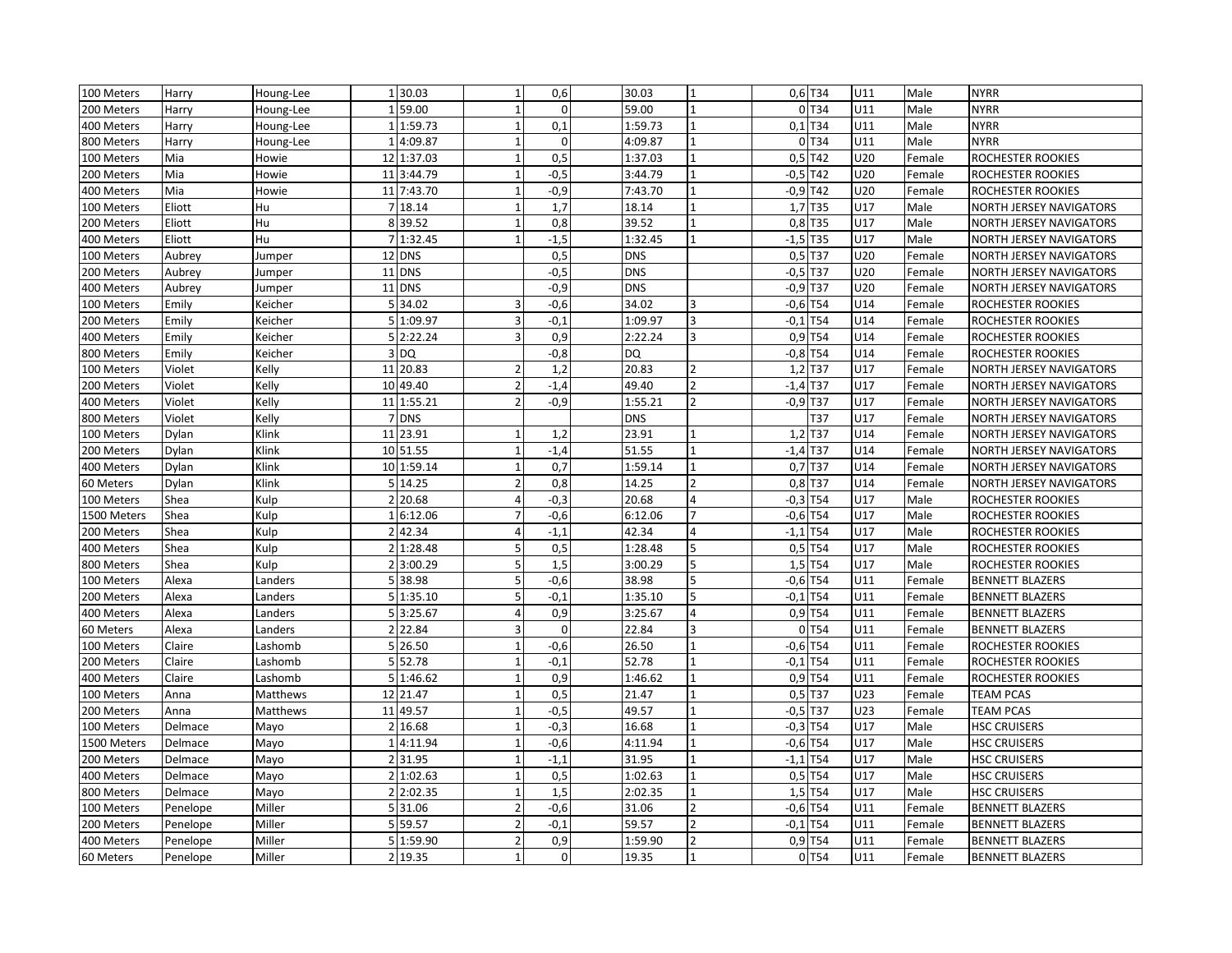| 800 Meters  | Penelope  | Miller     |                | 34:04.76   | $\mathbf{1}$             | $-0,8$      | 4:04.76    |                          | $-0,8$ T54 |                       | U11           | Female | <b>BENNETT BLAZERS</b>         |
|-------------|-----------|------------|----------------|------------|--------------------------|-------------|------------|--------------------------|------------|-----------------------|---------------|--------|--------------------------------|
| 100 Meters  | Caleb     | Muller     |                | 30.76      | $\mathbf{1}$             | 0,6         | 30.76      |                          |            | 0,6 T54               | U11           | Male   | ROCHESTER ROOKIES              |
| 200 Meters  | Caleb     | Muller     |                | 1 1:05.11  | $\overline{1}$           | $\Omega$    | 1:05.11    |                          |            | 0T54                  | U11           | Male   | ROCHESTER ROOKIES              |
| 400 Meters  | Caleb     | Muller     |                | 2:14.19    | $\overline{1}$           | 0,1         | 2:14.19    |                          |            | $0,1$ T54             | U11           | Male   | ROCHESTER ROOKIES              |
| 60 Meters   | Caleb     | Muller     |                | 1 17.67    | 1                        | $-0,1$      | 17.67      |                          |            | $-0,1$ T54            | U11           | Male   | ROCHESTER ROOKIES              |
| 800 Meters  | Caleb     | Muller     |                | $1$ DQ     |                          | $\mathbf 0$ | <b>DQ</b>  |                          |            | 0T54                  | U11           | Male   | ROCHESTER ROOKIES              |
| 100 Meters  | Dakota    | Nesbit     |                | 534.81     | 3                        | $-0,6$      | 34.81      | 3                        |            | $-0,6$ T54            | U11           | Female | <b>BENNETT BLAZERS</b>         |
| 200 Meters  | Dakota    | Nesbit     |                | 5 1:15.41  | 4                        | $-0,1$      | 1:15.41    | $\Delta$                 | $-0,1$ T54 |                       | U11           | Female | <b>BENNETT BLAZERS</b>         |
| 400 Meters  | Dakota    | Nesbit     |                | $5$ DQ     |                          | 0,9         | <b>DQ</b>  |                          |            | $0,9$ T54             | U11           | Female | <b>BENNETT BLAZERS</b>         |
| 60 Meters   | Dakota    | Nesbit     |                | 2 20.07    | $\mathcal{P}$            | $\Omega$    | 20.07      | $\overline{ }$           |            | 0T54                  | U11           | Female | <b>BENNETT BLAZERS</b>         |
| 100 Meters  | Tolu      | Ojo        |                | 3 27.091   | $\mathbf{1}$             | $-0,4$      | 27.091     |                          | $-0,4$ T54 |                       | U20           | Male   | <b>BENNETT BLAZERS</b>         |
| 200 Meters  | Tolu      | Ojo        |                | 3 1:02.50  | $\overline{1}$           | $-0,6$      | 1:02.50    |                          | $-0,6$ T54 |                       | U20           | Male   | <b>BENNETT BLAZERS</b>         |
| 400 Meters  | Tolu      | Ojo        |                | $3$ DQ     |                          | 0,9         | <b>DQ</b>  |                          |            | 0,9 T54               | U20           | Male   | <b>BENNETT BLAZERS</b>         |
| 800 Meters  | Tolu      | Ojo        |                | 2 4:03.03  | $\overline{\phantom{a}}$ | 1,5         | 4:03.03    |                          |            | 1,5 T54               | U20           | Male   | <b>BENNETT BLAZERS</b>         |
| 100 Meters  | Alexandra | Orta       |                | 11 25.64   | $\overline{2}$           | 1,2         | 25.64      |                          |            | $1,2$ T37             | U14           | Female | NORTH JERSEY NAVIGATORS        |
| 200 Meters  | Alexandra | Orta       |                | 10 51.87   | $\overline{2}$           | $-1,4$      | 51.87      | $\mathcal{P}$            | $-1,4$ T37 |                       | U14           | Female | NORTH JERSEY NAVIGATORS        |
| 400 Meters  | Alexandra | Orta       |                | 10 2:04.53 | $\overline{2}$           | 0,7         | 2:04.53    |                          |            | 0,7 T37               | U14           | Female | NORTH JERSEY NAVIGATORS        |
| 60 Meters   | Alexandra | Orta       |                | 5 13.23    | $\overline{\phantom{a}}$ | 0,8         | 13.23      |                          |            | $0,8$ T37             | U14           | Female | NORTH JERSEY NAVIGATORS        |
| 100 Meters  | Nishan    | Patel      |                | 3 23.224   | 1                        | $-0,4$      | 23.224     |                          | $-0,4$ T52 |                       | Adults        | Male   | NORTH JERSEY NAVIGATORS        |
| 1500 Meters | Nishan    | Patel      |                | 5:24.44    | $\Delta$                 | $-0,6$      | 5:24.44    |                          | $-0.6$ T52 |                       | Adults        | Male   | NORTH JERSEY NAVIGATORS        |
| 200 Meters  | Nishan    | Patel      | $\overline{3}$ | 40.76      | $\overline{1}$           | $-0,6$      | 40.76      |                          | $-0.6$ T52 |                       | <b>Adults</b> | Male   | <b>NORTH JERSEY NAVIGATORS</b> |
| 400 Meters  | Nishan    | Patel      |                | 3 1:20.14  | $\overline{\phantom{a}}$ | 0,9         | 1:20.14    |                          |            | $0,9$ T52             | Adults        | Male   | <b>NORTH JERSEY NAVIGATORS</b> |
| 800 Meters  | Nishan    | Patel      |                | 1 2:44.23  | $\overline{\phantom{a}}$ | $\mathbf 0$ | 2:44.23    |                          |            | 0T52                  | <b>Adults</b> | Male   | NORTH JERSEY NAVIGATORS        |
| 100 Meters  | Andrew    | Peffley    |                | 2 21.86    | 5                        | $-0,3$      | 21.86      | 5                        | $-0.3$ T54 |                       | U17           | Male   | <b>BENNETT BLAZERS</b>         |
| 200 Meters  | Andrew    | Peffley    |                | 2 42.60    | 5                        | $-1,1$      | 42.60      | 5                        | $-1,1$ T54 |                       | U17           | Male   | <b>BENNETT BLAZERS</b>         |
| 400 Meters  | Andrew    | Peffley    |                | 2 1:24.56  | $\overline{4}$           | 0,5         | 1:24.56    | 4                        |            | $0.5$ T54             | U17           | Male   | <b>BENNETT BLAZERS</b>         |
| 800 Meters  | Andrew    | Peffley    | ا 2            | 2:56.99    | 4                        | 1,5         | 2:56.99    | 4                        |            | 1,5 T54               | U17           | Male   | <b>BENNETT BLAZERS</b>         |
| 100 Meters  | Grace     | Piagentini | 41             | 40.78      | $\overline{\phantom{a}}$ | 0,2         | 40.78      |                          |            | $0,2$ T34             | U14           | Female | CHILDREN'S LIGHTNING WHEELS    |
| 200 Meters  | Grace     | Piagentini |                | 4 1:31.37  | $\overline{2}$           | $-1,8$      | 1:31.37    | $\overline{\phantom{a}}$ | $-1,8$ T34 |                       | U14           | Female | CHILDREN'S LIGHTNING WHEELS    |
| 400 Meters  | Grace     | Piagentini |                | 4 3:33.96  | $\overline{2}$           | 0,7         | 3:33.96    |                          |            | $0,7$ T34             | U14           | Female | CHILDREN'S LIGHTNING WHEELS    |
| 60 Meters   | Grace     | Piagentini |                | 5 25.09    | $\overline{2}$           | 0,8         | 25.09      |                          |            | 0,8 T34               | U14           | Female | CHILDREN'S LIGHTNING WHEELS    |
| 100 Meters  | Jake      | Puleo      |                | 8 21.92    | $\overline{1}$           | 0,9         | 21.92      |                          |            | $0,9$ T <sub>44</sub> | U11           | Male   | NORTH JERSEY NAVIGATORS        |
| 200 Meters  | Jake      | Puleo      |                | 8 48.22    | $\mathbf{1}$             | 0,8         | 48.22      |                          |            | $0,8$ T44             | U11           | Male   | NORTH JERSEY NAVIGATORS        |
| 400 Meters  | Jake      | Puleo      |                | 8 1:59.43  | $\mathbf{1}$             | $-0,4$      | 1:59.43    |                          |            | $-0,4$ T44            | U11           | Male   | NORTH JERSEY NAVIGATORS        |
| 60 Meters   | Jake      | Puleo      |                | 3 13.54    | $\overline{1}$           | $-1,2$      | 13.54      |                          | $-1,2$ T44 |                       | U11           | Male   | NORTH JERSEY NAVIGATORS        |
| 100 Meters  | David     | Ramos      |                | 2 19.87    | 3                        | $-0,3$      | 19.87      | $\overline{\mathbf{a}}$  | $-0,3$ T54 |                       | U17           | Male   | <b>BENNETT BLAZERS</b>         |
| 1500 Meters | David     | Ramos      |                | 14:23.81   | 3                        | $-0,6$      | 4:23.81    | $\overline{\mathbf{a}}$  | $-0,6$ T54 |                       | U17           | Male   | <b>BENNETT BLAZERS</b>         |
| 200 Meters  | David     | Ramos      |                | 2 35.59    | 3                        | $-1,1$      | 35.59      | $\overline{\mathbf{a}}$  | $-1,1$ T54 |                       | U17           | Male   | <b>BENNETT BLAZERS</b>         |
| 400 Meters  | David     | Ramos      |                | 2 1:05.86  | $\overline{2}$           | 0,5         | 1:05.86    |                          |            | 0,5 T54               | U17           | Male   | <b>BENNETT BLAZERS</b>         |
| 800 Meters  | David     | Ramos      |                | 2:17.86    | 3                        | 1,5         | 2:17.86    |                          |            | 1,5 T54               | U17           | Male   | <b>BENNETT BLAZERS</b>         |
| 100 Meters  | Nasir     | Ray        |                | 1 21.53    | $\overline{1}$           | 0,6         | 21.53      |                          |            | 0,6 T53               | U17           | Male   | NORTH JERSEY NAVIGATORS        |
| 200 Meters  | Nasir     | Ray        |                | 146.21     | $\overline{1}$           | $\pmb{0}$   | 46.21      |                          |            | 0 T53                 | U17           | Male   | NORTH JERSEY NAVIGATORS        |
| 400 Meters  | Nasir     | Ray        |                | 2 DQ       |                          | 0,5         | <b>DQ</b>  |                          |            | $0,5$ T53             | U17           | Male   | NORTH JERSEY NAVIGATORS        |
| 800 Meters  | Nasir     | Ray        |                | 13:01.00   | 1                        | $\Omega$    | 3:01.00    |                          |            | 0 T53                 | U17           | Male   | NORTH JERSEY NAVIGATORS        |
| 100 Meters  | Matthew   | Reid       |                | 10 DNS     |                          | 0,8         | <b>DNS</b> |                          |            | $0,8$ T62             | U17           | Male   | <b>HSC CRUISERS</b>            |
| 200 Meters  | Matthew   | Reid       |                | 9 DNS      |                          | $-0,9$      | <b>DNS</b> |                          | $-0,9$ T62 |                       | U17           | Male   | <b>HSC CRUISERS</b>            |
| 400 Meters  | Matthew   | Reid       |                | 9 DNS      |                          | $-2,3$      | <b>DNS</b> |                          | $-2,3$ T62 |                       | U17           | Male   | <b>HSC CRUISERS</b>            |
| 800 Meters  | Matthew   | Reid       |                | 5 DNS      |                          |             | <b>DNS</b> |                          |            | T62                   | U17           | Male   | <b>HSC CRUISERS</b>            |
|             |           |            |                |            |                          |             |            |                          |            |                       |               |        |                                |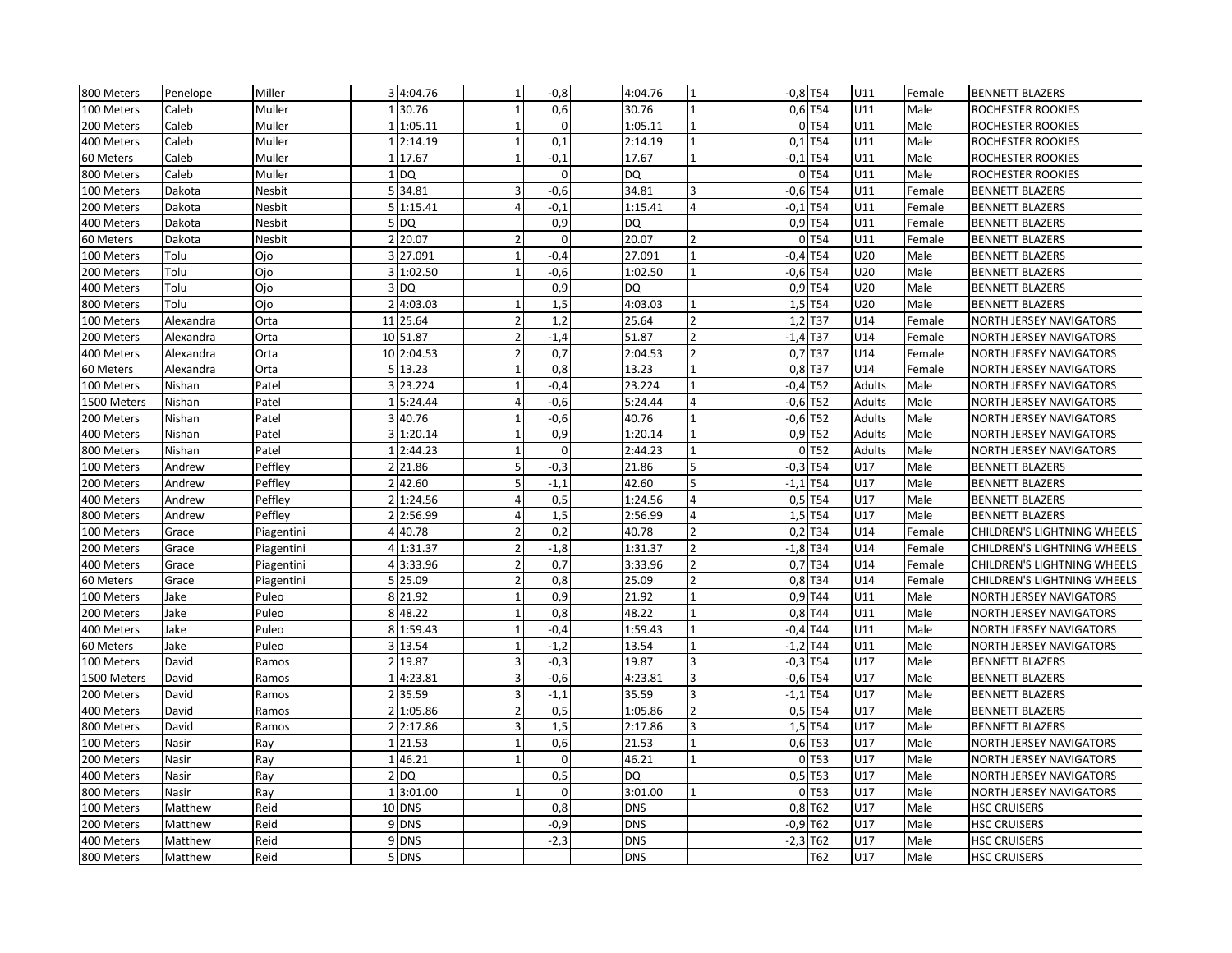| $\mathbf{1}$<br>$-1,6$<br>$-1,6$ T54<br>U17<br>Reid<br>6 49.41<br>49.41<br>$\mathbf{1}$<br>200 Meters<br>Sarah<br>Female<br>ROCHESTER ROOKIES<br>$-1,1$<br>$-1,1$ T54<br>U17<br>Reid<br>6 1:38.32<br>1:38.32<br>400 Meters<br>Sarah<br>ROCHESTER ROOKIES<br>Female<br>$-2,3$<br>$\overline{z}$<br>U17<br>Reid<br>4 3:33.18<br>$\overline{\phantom{a}}$<br>3:33.18<br>$-2,3$ T54<br>800 Meters<br>Sarah<br>Female<br>ROCHESTER ROOKIES |                             |
|---------------------------------------------------------------------------------------------------------------------------------------------------------------------------------------------------------------------------------------------------------------------------------------------------------------------------------------------------------------------------------------------------------------------------------------|-----------------------------|
|                                                                                                                                                                                                                                                                                                                                                                                                                                       |                             |
|                                                                                                                                                                                                                                                                                                                                                                                                                                       |                             |
|                                                                                                                                                                                                                                                                                                                                                                                                                                       |                             |
| 5 26.40<br>$-0,6$<br>26.40<br>$-0,6$ T54<br>100 Meters<br>Liza<br>Robbins<br>$\overline{\phantom{0}}$<br>U14<br><b>BENNETT BLAZERS</b><br>2<br>Female                                                                                                                                                                                                                                                                                 |                             |
| $0,8$ T54<br>Robbins<br>2 6:46.39<br>$\overline{2}$<br>0,8<br>6:46.39<br>$\overline{\phantom{a}}$<br>U14<br>1500 Meters<br>Liza<br>Female<br><b>BENNETT BLAZERS</b>                                                                                                                                                                                                                                                                   |                             |
| $-0,1$ T54<br>5 51.36<br>$-0,1$<br>51.36<br>U14<br>200 Meters<br>Liza<br>Robbins<br>$\overline{\phantom{0}}$<br><b>BENNETT BLAZERS</b><br>$\mathcal{P}$<br>Female                                                                                                                                                                                                                                                                     |                             |
| 0,9<br>5 1:43.99<br>1:43.99<br>0,9 T54<br>U14<br>400 Meters<br>Liza<br>Robbins<br>$\overline{2}$<br>Female<br><b>BENNETT BLAZERS</b>                                                                                                                                                                                                                                                                                                  |                             |
| 3 3:43.17<br>$-0,8$<br>3:43.17<br>$\overline{2}$<br>$-0,8$ T54<br>U14<br>800 Meters<br>Liza<br>Robbins<br>Female<br><b>BENNETT BLAZERS</b>                                                                                                                                                                                                                                                                                            |                             |
| 0,6<br>26.32<br>$0,6$ T33<br>26.32<br>U20<br>Male<br>UNATTACHED<br>100 Meters<br>Jonathan<br>Schomaker<br>$1\vert$<br>$\mathbf{1}$                                                                                                                                                                                                                                                                                                    |                             |
| $-0,6$ T33<br>1500 Meters<br>6<br>$-0,6$<br>6:11.84<br>6<br>U20<br>Male<br><b>UNATTACHED</b><br>Jonathan<br>Schomaker<br>16:11.84                                                                                                                                                                                                                                                                                                     |                             |
| $-0,6$ T33<br>1:06.09<br>$-0,6$<br>U20<br>Male<br>Schomaker<br>1:06.09<br>UNATTACHED<br>200 Meters<br>Jonathan<br>31                                                                                                                                                                                                                                                                                                                  |                             |
| 0,9<br><b>DQ</b><br>0,9 T33<br>U20<br>400 Meters<br>Schomaker<br>3 DQ<br>Male<br>UNATTACHED<br>Jonathan                                                                                                                                                                                                                                                                                                                               |                             |
| 0 T33<br>1 3:31.61<br>$\mathbf 0$<br>U20<br>800 Meters<br>Schomaker<br>3:31.61<br>Male<br>UNATTACHED<br>Jonathan<br>$\mathbf{1}$                                                                                                                                                                                                                                                                                                      |                             |
| 9 26.09<br>0,7<br>26.09<br>0,7 T43<br><b>Adults</b><br>Male<br>100 Meters<br>Luke<br>Schultz<br>ROCHESTER ROOKIES<br>$\mathbf{1}$                                                                                                                                                                                                                                                                                                     |                             |
| $-0,9$ T43<br>9 56.18<br>$-0,9$<br>56.18<br>Luke<br>Schultz<br><b>Adults</b><br>Male<br>200 Meters<br>ROCHESTER ROOKIES                                                                                                                                                                                                                                                                                                               |                             |
| $-2,3$<br>$-2,3$ T43<br><b>Adults</b><br>Male<br>400 Meters<br>Luke<br>Schultz<br>9 2:05.33<br>2:05.33<br>ROCHESTER ROOKIES                                                                                                                                                                                                                                                                                                           |                             |
| 0,2<br>$0,2$ T34<br>100 Meters<br>Margaret<br>Shannon<br>31.72<br>31.72<br>U14<br>Female<br><b>NYRR</b><br>4                                                                                                                                                                                                                                                                                                                          |                             |
| 8:43.42<br>0,8<br>8:43.42<br>$0,8$ T34<br>U14<br><b>NYRR</b><br>1500 Meters<br>Margaret<br>$\overline{2}$<br>Female<br>Shannon<br>4                                                                                                                                                                                                                                                                                                   |                             |
| $-1,8$ T34<br>$-1,8$<br>1:11.31<br>U14<br><b>NYRR</b><br>200 Meters<br>Margaret<br>Shannon<br>1:11.31<br>$\mathbf{1}$<br>$\mathbf{1}$<br>Female<br>$\overline{4}$                                                                                                                                                                                                                                                                     |                             |
| 0,7<br>$0,7$ T34<br>2:27.74<br>2:27.74<br>U14<br><b>NYRR</b><br>Margaret<br>400 Meters<br>Shannon<br>4<br>Female                                                                                                                                                                                                                                                                                                                      |                             |
| 0,8<br>21.10<br>$0,8$ T34<br>U14<br>60 Meters<br>5 21.10<br>Female<br><b>NYRR</b><br>Margaret<br>Shannon                                                                                                                                                                                                                                                                                                                              |                             |
| 3 4:50.64<br>$-0,8$<br>4:50.64<br>$-0,8$ T34<br>U14<br><b>NYRR</b><br>800 Meters<br>Margaret<br>Shannon<br>Female<br>$\mathbf{1}$                                                                                                                                                                                                                                                                                                     |                             |
| 19.37<br>$-0,3$<br>19.37<br>$-0,3$ T54<br>U17<br><b>BENNETT BLAZERS</b><br>100 Meters<br>$\overline{2}$<br>$\overline{2}$<br>$\overline{2}$<br>Male<br>Logan<br>Soleas                                                                                                                                                                                                                                                                |                             |
| $-0,6$<br>$-0,6$ T54<br>U17<br>1500 Meters<br>Soleas<br>4:22.16<br>$\overline{2}$<br>4:22.16<br>$\overline{2}$<br>Male<br><b>BENNETT BLAZERS</b><br>$1\vert$<br>Logan                                                                                                                                                                                                                                                                 |                             |
| 34.40<br>$-1,1$<br>34.40<br>$-1,1$ T54<br>U17<br>Soleas<br>Male<br>200 Meters<br>Logan<br>$\overline{2}$<br><b>BENNETT BLAZERS</b>                                                                                                                                                                                                                                                                                                    |                             |
| 0,5<br>$0,5$ T54<br>U17<br>Soleas<br>2 1:07.18<br>1:07.18<br>$\overline{3}$<br>Male<br>400 Meters<br>Logan<br>3<br><b>BENNETT BLAZERS</b>                                                                                                                                                                                                                                                                                             |                             |
| 1,5<br>2 2:17.08<br>$\overline{2}$<br>2:17.08<br>$\overline{z}$<br>$1,5$ T54<br>U17<br>Male<br>800 Meters<br>Soleas<br><b>BENNETT BLAZERS</b><br>Logan                                                                                                                                                                                                                                                                                |                             |
| $1,7$ T37<br>7 21.27<br>$\overline{\mathbf{a}}$<br>1,7<br>21.27<br><sub>3</sub><br>U14<br>Male<br>100 Meters<br>Joshua<br>Staus<br><b>TEAM PCAS</b>                                                                                                                                                                                                                                                                                   |                             |
| 748.25<br>$-0,7$<br>$-0,7$ T37<br>48.25<br>U14<br>Male<br>Staus<br><b>TEAM PCAS</b><br>200 Meters<br>Joshua                                                                                                                                                                                                                                                                                                                           |                             |
| $-1,5$<br>$-1,5$ T37<br>U14<br>1:46.95<br>1:46.95<br>3<br>Male<br><b>TEAM PCAS</b><br>400 Meters<br>Joshua<br><b>Staus</b><br>$\overline{7}$                                                                                                                                                                                                                                                                                          |                             |
| $-1$<br>$-1$ T <sub>37</sub><br>4 13.35<br>3<br>13.35<br>U14<br>Male<br><b>TEAM PCAS</b><br>60 Meters<br>Joshua<br><b>Staus</b><br>3                                                                                                                                                                                                                                                                                                  |                             |
| 0,7<br>9 16.57<br>16.57<br>0,7 T38<br>U23<br>100 Meters<br>Sullivan<br>Male<br>Isaac<br>$\mathbf{1}$                                                                                                                                                                                                                                                                                                                                  | CHILDREN'S LIGHTNING WHEELS |
| 938.58<br>$-0,9$<br>38.58<br>$-0,9$ T38<br>U23<br>Male<br>200 Meters<br>Sullivan<br>$\mathbf{1}$<br>Isaac<br>$\mathbf{1}$                                                                                                                                                                                                                                                                                                             | CHILDREN'S LIGHTNING WHEELS |
| $-2,3$<br>9 1:36.82<br>1:36.82<br>$-2,3$ T38<br>U23<br>Sullivan<br>Male<br>400 Meters<br>Isaac                                                                                                                                                                                                                                                                                                                                        | CHILDREN'S LIGHTNING WHEELS |
| 63:58.38<br>3:58.38<br>T38<br>U23<br>Male<br>800 Meters<br>Isaac<br>Sullivan                                                                                                                                                                                                                                                                                                                                                          | CHILDREN'S LIGHTNING WHEELS |
| Aadil<br>28.96<br>0,6<br>28.96<br>$0,6$ T53<br>U11<br>Male<br><b>NYRR</b><br>100 Meters<br>Thompson<br>$\mathbf{1}$                                                                                                                                                                                                                                                                                                                   |                             |
| $0$ T <sub>53</sub><br>200 Meters<br>Aadil<br>157.31<br>$\mathbf 0$<br>57.31<br>U11<br>Male<br><b>NYRR</b><br>Thompson                                                                                                                                                                                                                                                                                                                |                             |
| 0,1<br>$0,1$ T53<br>U11<br>Male<br><b>NYRR</b><br>Aadil<br>2:06.40<br>$\overline{1}$<br>2:06.40<br>400 Meters<br>Thompson<br>$\mathbf{1}$                                                                                                                                                                                                                                                                                             |                             |
| 19.17<br>$-0,1$<br>19.17<br>$-0,1$ T53<br>U11<br>Male<br>Aadil<br><b>NYRR</b><br>60 Meters<br>Thompson<br>1                                                                                                                                                                                                                                                                                                                           |                             |
| 0 T53<br>U11<br>Aadil<br>4:35.33<br>$\mathbf 0$<br>4:35.33<br>Male<br><b>NYRR</b><br>800 Meters<br>Thompson<br>$\mathbf{1}$<br>-1                                                                                                                                                                                                                                                                                                     |                             |
| $-0,6$<br>35.31<br>$-0,6$ T54<br>U11<br>100 Meters<br>Olive<br>Weidenhammer<br>5 35.31<br><b>BENNETT BLAZERS</b><br>4<br>Female<br>$\overline{A}$                                                                                                                                                                                                                                                                                     |                             |
| $-0,1$<br>$-0,1$ T54<br>Olive<br>5 1:12.01<br>3<br>1:12.01<br>3<br>U11<br><b>BENNETT BLAZERS</b><br>200 Meters<br>Female<br>Weidenhammer                                                                                                                                                                                                                                                                                              |                             |
| 0,9<br>$0,9$ T54<br>Olive<br>5 2:19.98<br>3<br>2:19.98<br>l3<br>U11<br>400 Meters<br>Weidenhammer<br>Female<br><b>BENNETT BLAZERS</b>                                                                                                                                                                                                                                                                                                 |                             |
| $\mathbf 0$<br>0T54<br>Olive<br>2 22.92<br>22.92<br>$\Delta$<br>U11<br>60 Meters<br>Weidenhammer<br>Female<br><b>BENNETT BLAZERS</b>                                                                                                                                                                                                                                                                                                  |                             |
| $\overline{2}$<br>Willow<br>6 25.87<br>$-0,6$<br>25.87<br>$-0,6$ T54<br>U17<br>100 Meters<br>Weidenhammer<br>Female<br><b>BENNETT BLAZERS</b>                                                                                                                                                                                                                                                                                         |                             |
| 6 49.51<br>49.51<br>$-1,6$ T54<br>U17<br>200 Meters<br>Willow<br>$-1,6$<br>$\overline{2}$<br><b>BENNETT BLAZERS</b><br>Weidenhammer<br>Female                                                                                                                                                                                                                                                                                         |                             |
| $-1,1$<br>$-1,1$ T54<br>U17<br>Willow<br>6 1:37.79<br>1:37.79<br>400 Meters<br>Weidenhammer<br>Female<br><b>BENNETT BLAZERS</b>                                                                                                                                                                                                                                                                                                       |                             |